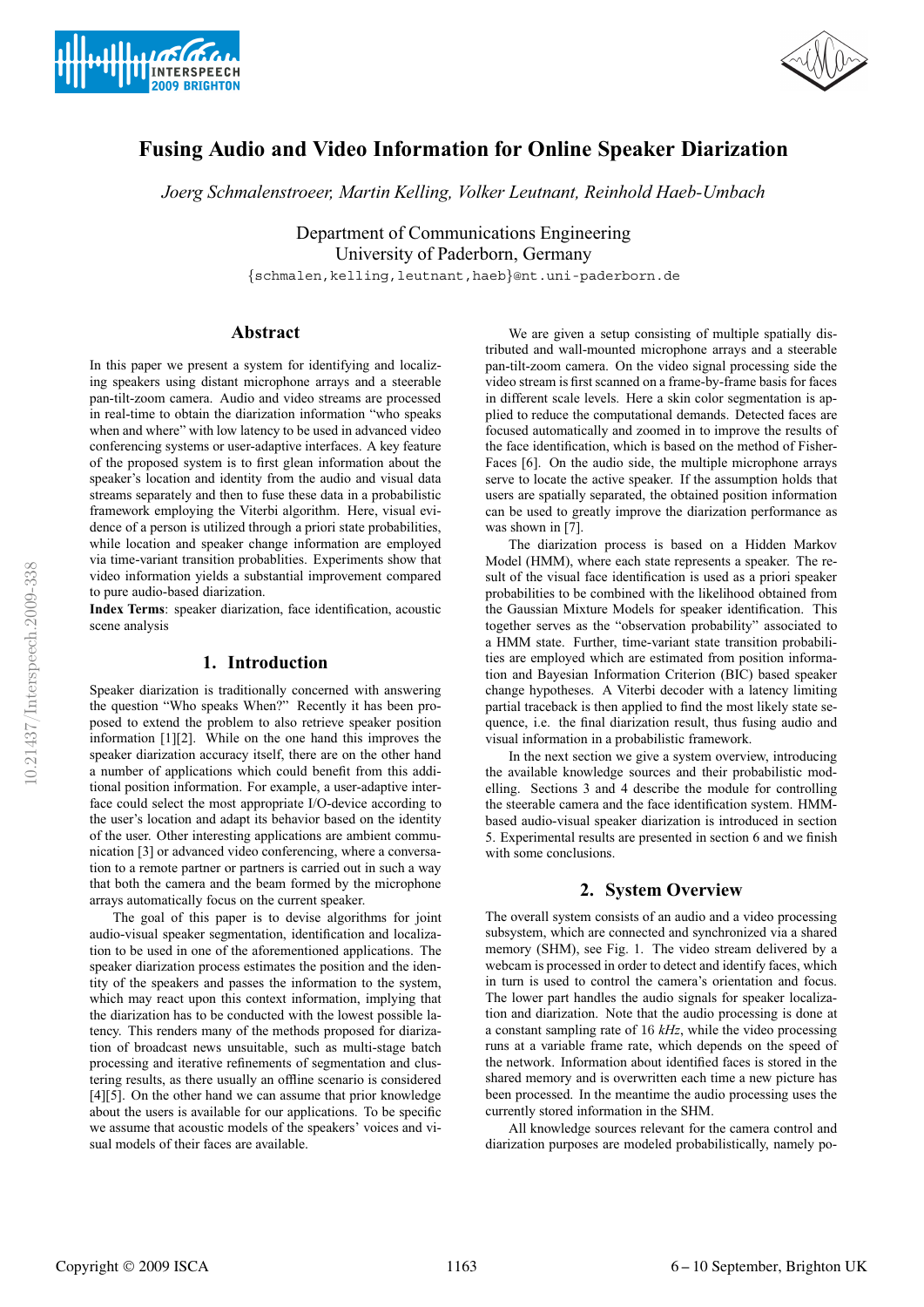

Figure 1: *System overview*

sition information from adaptive beamforming, speaker change information from the Bayesian Information Criterion (BIC), voice activity information (VAD) , Gaussian mixture models (GMM) for speaker identification, and the face detection and identification information. In the following we will describe the individual components.

We apply a Filter-and-Sum Beamformer (FSB) [8] on each microphone array for signal enhancement. The FSB can be viewed as a "self-steering" Delay-and-Sum Beamformer, as the adaptation of the filter coefficient is based on an eigenvalue decomposition, which delivers the Direction-of-Arrival of the dominant sound source as a byproduct. Our experimental setup as shown in Figure 2 uses one T-shaped 4-element microphone  $array (Array<sub>1</sub>)$ , mounted between the display and the webcam, which estimates an azimuth angle  $\alpha_1$  and a tilt angle  $\beta$  towards the speaker. Two ancillary 2-element arrays (Array<sub>2</sub> and Array<sub>3</sub>) deliver additional angles  $\alpha_2$  and  $\alpha_3$ . The position of the speaker in the  $x/y$  plane is retrieved from the estimated angles  $\alpha_i$  of the three arrays by calculating the centroid of the intersection points  $(s_{12}, s_{13}, s_{23})$ . According to the frame rate of the beamformer a position estimate is obtained every  $10$  ms. The empirical variance computed from the 50 estimates within a window of 0.5 s is used as a feature  $x^{pos}(k)$  in the subsequent diarization process, as will be described further below. We model  $p(x^{pos}|c)$  by a Gaussian for simplicity, whose parameters are estimated from training data. Here  $c$  is a binary variable, which indicates the presence  $(c = 1)$  or absence  $(c = 0)$ of a speaker change in the observed temporal window.



Figure 2: *Experimental setup and room layout*

The feature vector  $x<sup>sid</sup>$  to be used for speaker identification and speaker chance detection is computed by the ETSI advanced feature extraction (AFE) front-end [9] applied to the enhanced beamformer output signal. We use a 42 dimensional vector consisting of 13 MFCCs  $(c_0 \ldots c_{12})$  and a voicedness

feature and their first and second order derivatives.

Evidence for speaker changes is obtained by computing BIC values from feature vectors in a sliding window of length 0.6 s [10]. The variance of subsequent BIC values in a time window of length 0.5 s, is used as feature  $x^{bic}(k)$ . The parameters of the Gaussian  $p(x^{bic}|c)$  are again obtained from training data.

The ETSI AFE feature vector is also utilized in the speaker scoring, where for each user i a GMM  $p(x^{sid}|\Omega_i)$  is evaluated, where  $\Omega_i$  indicates the *i*-th speaker. The GMMs are trained on user-specific audio data by Bayesian adaptation from a universal background model (UBM) for speakers.

The system needs a voice activity detection at two places, however with different requirements. A first VAD is needed for controlling the adaptation of the beamformers, as adaptation must only be performed in the case of an active speaker. Here, a low false alarm rate is required, since classifying a silence frame erroneously as active speech is detrimental, while a moderate missed hit rate is acceptable. This VAD is based on an energy criterion. A second VAD is used in the subsequent speaker diarization process as part of the Viterbi alignment. This VAD should be tuned towards a low missed hit rate as the speaker diarization VAD has similar requirements as an ASR VAD. We employ the VAD of the ETSI AFE here. The VAD information is represented by  $P(V|x^{vad})$  being in the range between 0 (absence of speech) and 1 (presence of speech).

# **3. Camera Control**

The webcam is controlled by the module *PTZ Control* utilizing location information from the audio part as well as information from the video stream. Each frame of the video stream is scanned for faces and the found face positions are passed to the control module. The audio localization information, which is available in Cartesian  $x/y$  coordinates and the tilt angle  $\beta$ are transformed into pan, tilt and zoom information and passed to the camera control module via the shared memory. Inconsistencies between audio and video localization are resolved as follows: If only acoustic or only visual evidence for a person is available, the camera is adjusted according to the available information source. If both modalities deliver inconsistent information, which means that a face is found in the actual picture, but the active speaker is localized outside the camera view, the camera holds the view angle for a few seconds and then focuses towards the active speaker by favouring the audio information.

#### **4. Face Detection and Identification**

In our envisaged applications we assume that the user communicates with the system or a remote partner via voice and video. Thus the assumption is justified that he will face the camera most of the times, as the camera is mounted above the display which shows the far-end communication partner. The deployed face detector is therefore currently limited to detect upright faces looking towards the camera.

Each frame of the video stream is transformed from RGB to HSV color space. On the V component (grey scale picture) the scan for faces is performed, which is limited to the areas of the frame, where skin color is detected. Skin color segmentation uses a histogram look-up approach with smoothing techniques for determining coherent skin color regions. The grey scale picture is scaled to subframes with different resolutions using the WinScale algorithm [11], such that faces can be detected in different sizes. Each subframe is processed with a local structure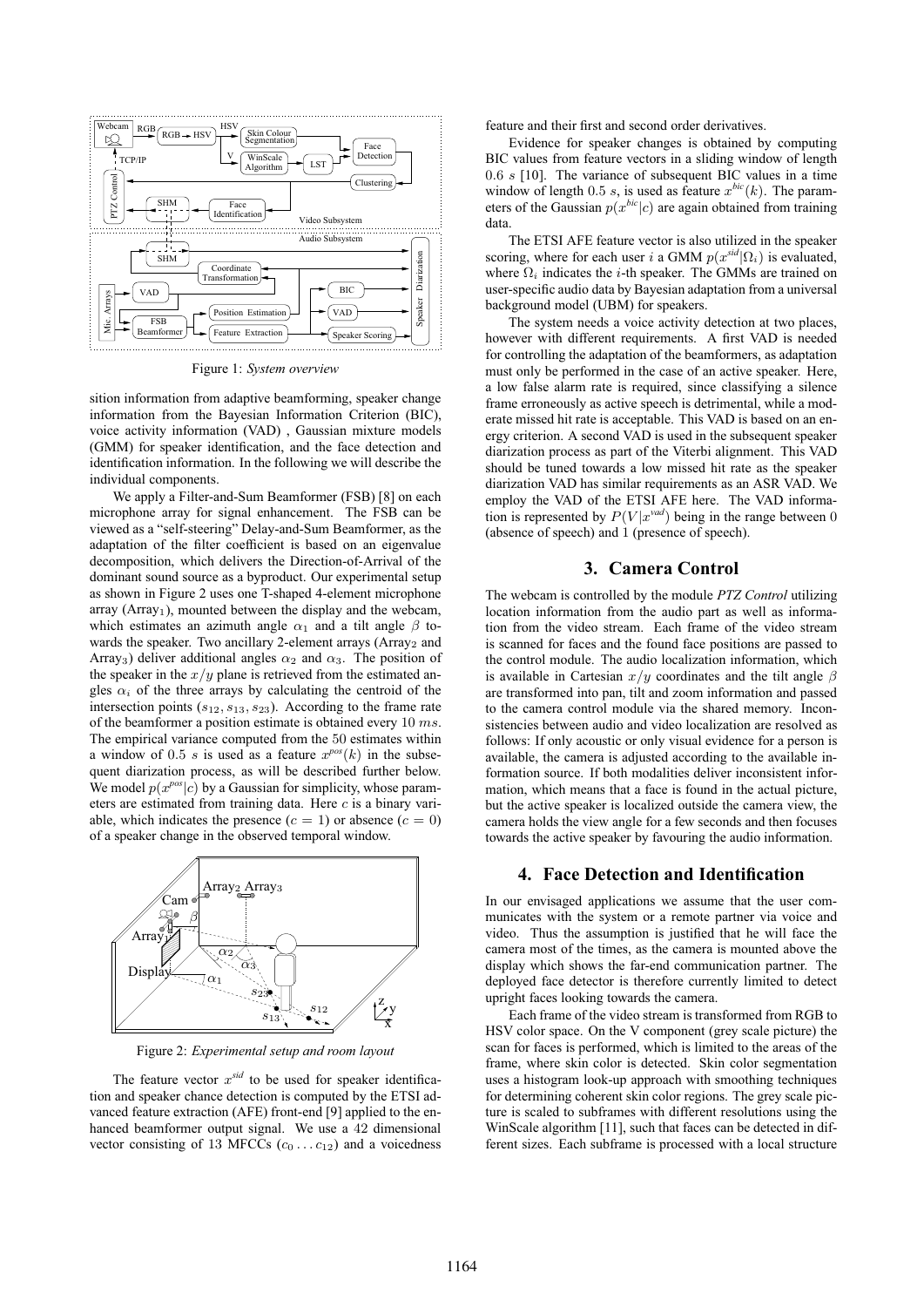

Figure 3: *Hidden Markov Model for speaker diarization*

transformation (LST) as proposed in [12] and scanned for faces with a detection cascade as suggested by Viola and Jones [13].

The approach described above tends to find multiple detections of a face in shifted positions or different scaling levels. Hence a clustering module based on a Leader-Follower method is deployed to merge multiple detections of single faces to unique size and position information of faces.

The face identification employs a principal component analysis (PCA) followed by a linear discriminant analysis (LDA) as proposed in [6]. At first an area around the middle point of the detected face is cut out of the grey scale picture and scaled such that its size fits  $60 \times 60$  pixels resulting in a 3600 dimensional vector. Then a PCA is used to reduce the dimension of the feature vector from 3600 to 200 and subsequently a LDA reduces this to a feature vector  $x^{vid}(k)$  with dimension "number of trained users minus one".

For each user a single Gaussian  $p(x^{vid}|\Omega_i)$  is learned from training data and evaluated for the current observation. Consecutive observations in the same view angle of the camera are linked using the a posteriori class probabilities of the last time step as a priori class probabilities for the current time step. Thus we get the a posteriori probability of the the  $i$ -th user given the last  $\nu$  observations  $x_{\nu}^{vid}(k) = x^{vid}(k), \ldots, x^{vid}(k - \nu)$  to be:

$$
P(\Omega_i|x_\nu^{vid}(k)) = \frac{p(x^{vid}(k)|\Omega_i) \cdot P(\Omega_i|x_{\nu-1}^{vid}(k-1))}{\sum_j p(x^{vid}(k)|\Omega_j) \cdot P(\Omega_j|x_{\nu-1}^{vid}(k-1))}.
$$
 (1)

To accommodate for errors and enforce stability, the posterior is lower-bounded by a minimum threshold.

#### **5. Audio-Visual Speaker Diarization**

Our speaker diarization is based on an ergodic Hidden Markov Model (HMM) and a Viterbi decoder. The HMM has one hidden state per user and an extra state for "silence". The observation probability of each state is given by the combination of the acoustic knowledge  $p(x^{sid}(k)|\Omega_i)$  and the visual knowledge  $P(\Omega_i|x_{\nu}^{\text{vid}}(k))$ . In Figure 3 an example for three users is depicted. Since the acoustic user models are trained on speech data without silence parts and no voice activity detection with frame dropping is done upfront, the GMM likelihood must be multiplied with the probability  $P(V|x^{vad}(k))$  that the frame contains voice. For the acoustic observation probability we get

$$
p'(x^{sid}(k)|\Omega_j) = \begin{cases} p(x^{sid}(k)|\Omega_j) P(\mathbf{V}|x^{vad}(k)) & \Omega_j: \text{spk} \\ p(x^{sid}(k)|\Omega_j) (1 - P(\mathbf{V}|x^{vad})(k)) & \Omega_j: \text{sil} \\ (2) & \Omega_j \end{cases}
$$

Furthermore in the case of silence  $P(\Omega_i = \text{sil}|x^{\text{sid}}(k))$  is set to the average GMM-score value of the speaker models.

The information about the user obtained from face identification, eq. (1), is now used as a priori state probability in the decoder. To this end we define the following "observation probability"

$$
b_j(x(k)) := p'(x^{sid}(k)|\Omega_j) \cdot P(\Omega_j|x^{vid}_{\nu}(k))
$$
 (3)

In [1] we have proposed to form time variant transition probabilities from the available speaker change information. In this setup we derive speaker change information from BIC and from position information and we further assume that  $x^{pos}(k)$ and  $x^{bic}(k)$  are statistically independent. Employing the binary random variable  $c(k)$ , which is 1 if a speaker change occurs between the time instances  $k - 1$  and k and 0 else, it follows that

$$
P(c(k)|x^{pos}(k), x^{bic}(k)) = \frac{p(x^{pos}(k), x^{bic}(k)|c(k))P(c(k))}{p(x^{pos}(k), x^{bic}(k))}
$$
  
= 
$$
\frac{p(x^{pos}(k)|c(k))P(c(k))}{p(x^{pos}(k))} \frac{p(x^{bic}(k)|c(k))P(c(k))}{p(x^{bic}(k))} \frac{1}{P(c(k))}.
$$
  
(4)

Under the assumption of a uniform prior  $P(c(k))$ , the transition probability from state  $i$  to  $j$  can be simplified to

$$
a_{ij}(k) = \frac{p(x^{pos}(k)|c(k))}{\sum_{c'} p(x^{pos}(k)|c')} \cdot \frac{p(x^{bic}(k)|c(k))}{\sum_{c'} p(x^{bic}(k)|c')}.
$$
 (5)

Transitions to or within the silence state require special treatment, as for the case of silence no position change information is available. Thus we define  $a_{ij}(k) = P(c(k)|x^{bic}(k))$  for  $j = sil$  and arbitrary values of i.

A Viterbi decoder is used to find the single best state sequence, given the acoustical and visual observations:

$$
\hat{\Omega}_1^K = \underset{\Omega_1^K}{\text{argmax}} \sum_{k=1}^K \left( \log b_j(x(k)) + \kappa \log a_{ij}(k) \right). \tag{6}
$$

The Viterbi decoder is implemented with a partial traceback, starting from the state with the currently best score. It determines the unique part of the state history and delivers it as output. In the rare case of a missing unique trace and simultaneously exceeding the limit of maximum delay, which was set to 2 s in our experiments, a traceback is forced and the trace with the highest score is chosen.

### **6. Experiments**

Experiments were conducted in a room of size  $3.5m \times 7.3m$ with a room reverberation time of 150 ms. The database for training the system contains the audio and video data of 10 users. First we considered a scenario where a single user is interacting with the system at a relatively fixed position as it is usually the case during a phone call. The second scenario is more like a video conference, where two people are on one side of the system talking in alternating order. In the latter case the camera's focus has to switch between the users to focus always on the active speaker.

In Figure 4 an example for a speaker change is depicted, showing the results of the acoustic based location information in Cartesian coordinates and the a posteriori probabilities  $P(\Omega_j | x_\nu^{vid}(k))$  of the face detection (users  $j = 1...10$  indicated by colours). At time instance 7s a speaker change happens. The acoustic localization module immediately detects the change, as indicated by the plotted position information. The new speaker position is forwarded to the camera control. The camera starts panning and focusing and no face can be found during this period, as can be seen in the top figure by the fact that all posteriors  $P(\Omega_j | x_{\nu}^{vid}(k))$  are equal in the time interval  $8 s - 11 s$ . After that obviously a face has been found, as one posterior is clearly larger than all others.